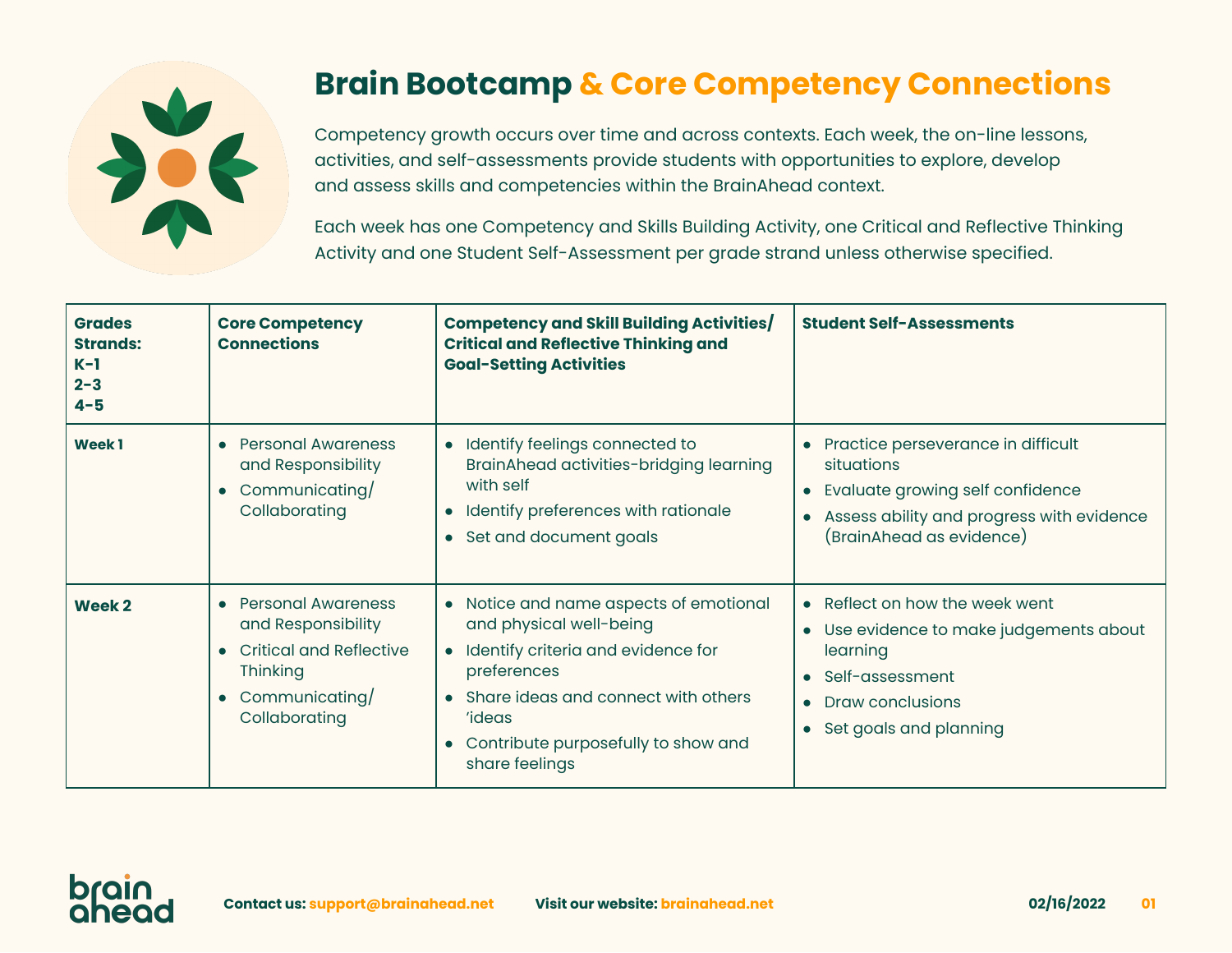| Week 3 | • Personal Awareness<br>and Responsibility<br>• Critical and Reflective<br>Thinking<br>• Social Awareness and<br>Responsibility | Notice, naming and describe aspects of<br>emotional and physical well-being,<br>• Connect learning in BrainAhead on-line<br>to self<br>• Show and share feelings<br>• Value diversity<br>Use strategies to build relationships | • Connect learning in BrainAhead to having<br>a sense of worth and pride in learning<br>• Communicate accomplishments<br>Target area for growth<br>$\bullet$                                                              |
|--------|---------------------------------------------------------------------------------------------------------------------------------|--------------------------------------------------------------------------------------------------------------------------------------------------------------------------------------------------------------------------------|---------------------------------------------------------------------------------------------------------------------------------------------------------------------------------------------------------------------------|
| Week 4 | • Creative Thinking<br>• Critical and Reflective<br><b>Thinking</b>                                                             | • Symmetry drawing (using left and right<br>hand)<br>Demonstrate willingness to think<br>divergently<br>Use imagination and inventiveness<br>• Analyze and critique process                                                    | • Assess self-regulation<br>Use evidence to make judgements about<br>learning<br>Self-assessment<br><b>Draw conclusions</b>                                                                                               |
| Week 5 | • Critical and Reflective<br><b>Thinking</b><br>• Personal Positive and<br><b>Cultural Identity</b>                             | Apply reflective thinking about<br><b>BrainAhead learning</b><br>• Share personal strengths in community<br>Listen to others' experiences<br>Validate strengths and progress of<br>classmates                                  | Analyze and critiquing performance<br>$\bullet$<br>Make assessments<br>$\bullet$<br>• Communicate feelings<br>Listen to others' experiences<br>$\bullet$<br>Validate strengths and progress of<br>$\bullet$<br>classmates |

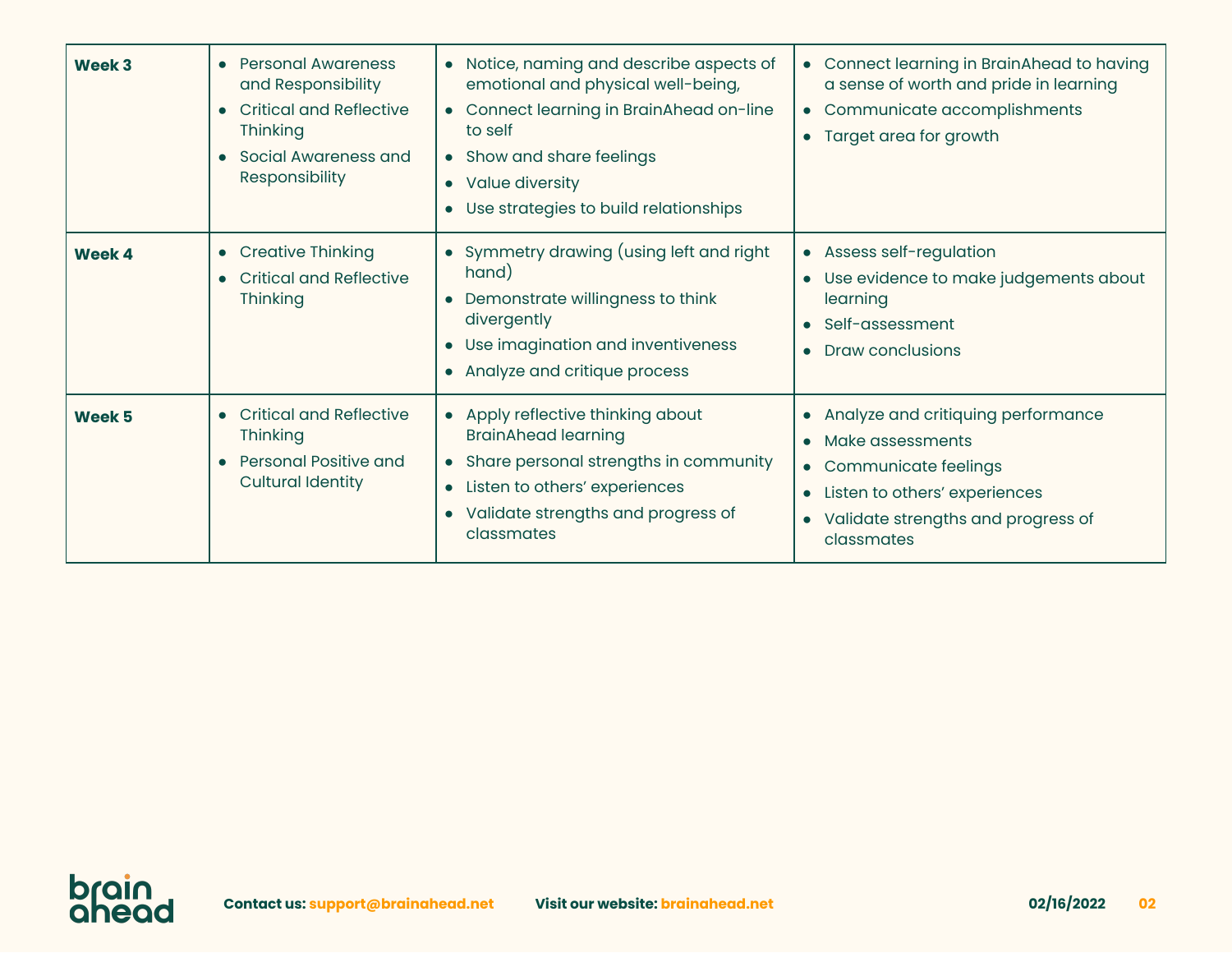| Week 6            | • Creative Thinking<br>• Social Awareness and<br>Responsibility<br>• Communicating/<br>Collaborating                            | <b>2</b> activities<br>• Use creativity and innovation<br>Explore actions/experiment with different<br>ways of doing things with partner<br>Use non-verbal communication skills<br><b>Gather information</b><br>Generate and use strategies to<br>complete task<br>• Noticing, naming and expressing<br>feelings<br>Understand others and self and that<br>differences make us special<br>• Connect values to actions | Reflect on self-regulation skills and<br>progress<br>• Assess ability to work with peers                                                                                                    |
|-------------------|---------------------------------------------------------------------------------------------------------------------------------|-----------------------------------------------------------------------------------------------------------------------------------------------------------------------------------------------------------------------------------------------------------------------------------------------------------------------------------------------------------------------------------------------------------------------|---------------------------------------------------------------------------------------------------------------------------------------------------------------------------------------------|
| Week <sub>7</sub> | • Personal Awareness<br>and Responsibility<br>• Critical and Reflective<br>Thinking                                             | • Describe and use strategies promoting<br>emotional and physical well-being<br>• Connect learning in BrainAhead on-line<br>to self                                                                                                                                                                                                                                                                                   | • Assess growth<br>Provide evidence<br>• Share criteria<br>Set new goals<br>$\bullet$                                                                                                       |
| Week 8            | • Personal Awareness<br>and Responsibility<br>• Social Awareness and<br>Responsibility<br>• Critical and Reflective<br>Thinking | <b>2</b> activities<br>• Practice BrainAhead skills in game<br>format<br>Work with partner to practice, discuss,<br>validate assess, and encourage                                                                                                                                                                                                                                                                    | Reflect on and analyze strategies<br>$\bullet$<br>promoting emotional and physical<br>well-being<br>Apply learning in BrainAhead on-line to<br>self                                         |
| Week 9            | • Personal Awareness<br>and Responsibility<br>• Critical and Reflective<br>Thinking                                             | Notice and naming aspects of emotional<br>and physical well-being,<br>• Apply learning in BrainAhead on-line to<br>daily experiences<br>Evaluate changes/growth in learning<br>• Apply evidence                                                                                                                                                                                                                       | • Examine own thinking<br>• Reflect on goal progress based on<br>observations, experience and through<br>discussion with peers<br>Evaluate how BrainAhead is helping you<br>learn and focus |